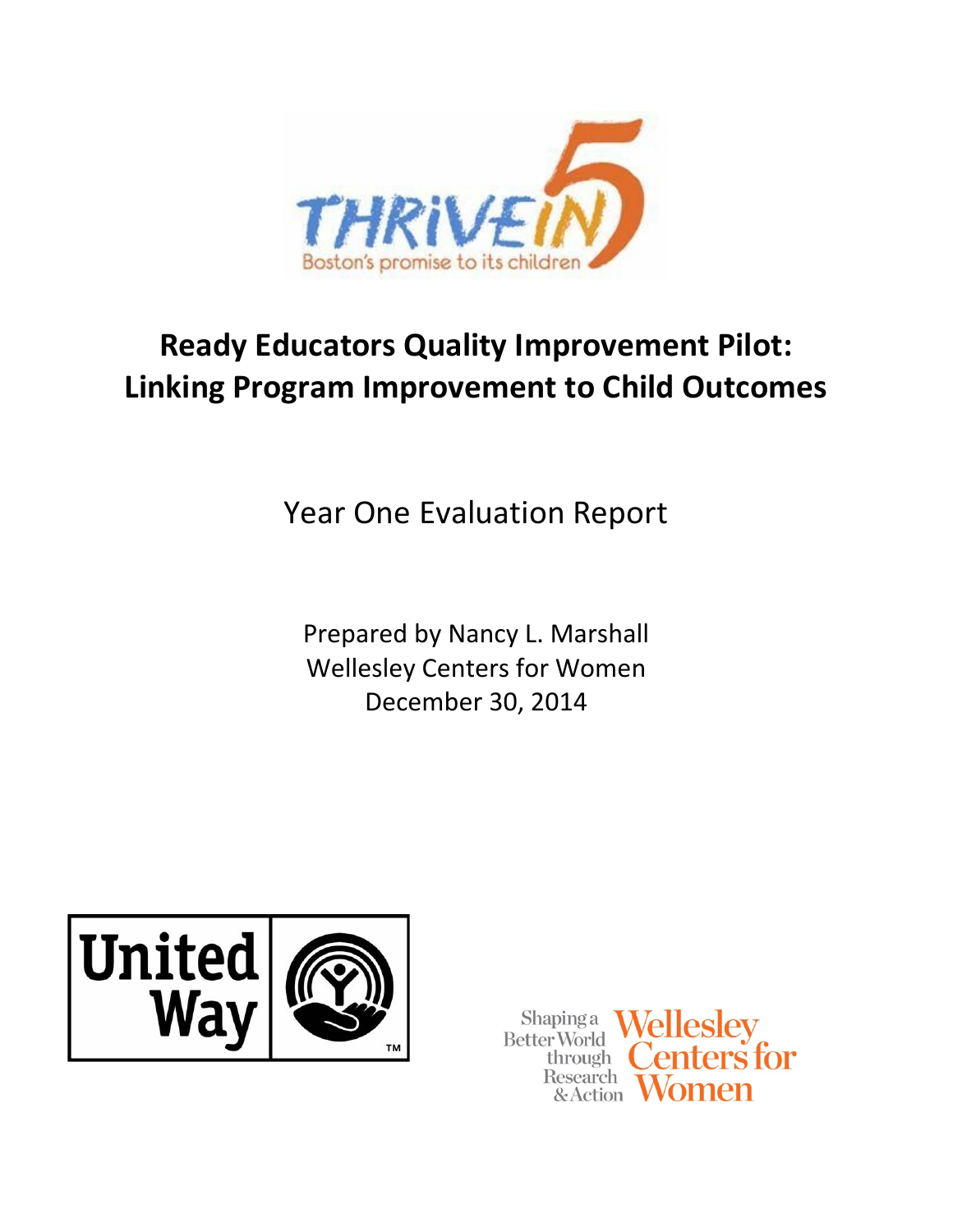Recommended citation: Marshall, N.L. 2014. *Ready Educators Quality Improvement Pilot: Linking Program Improvements to Child Outcomes. Year One Evaluation Report*. Report prepared for *Thrive in 5,* Boston, Massachusetts.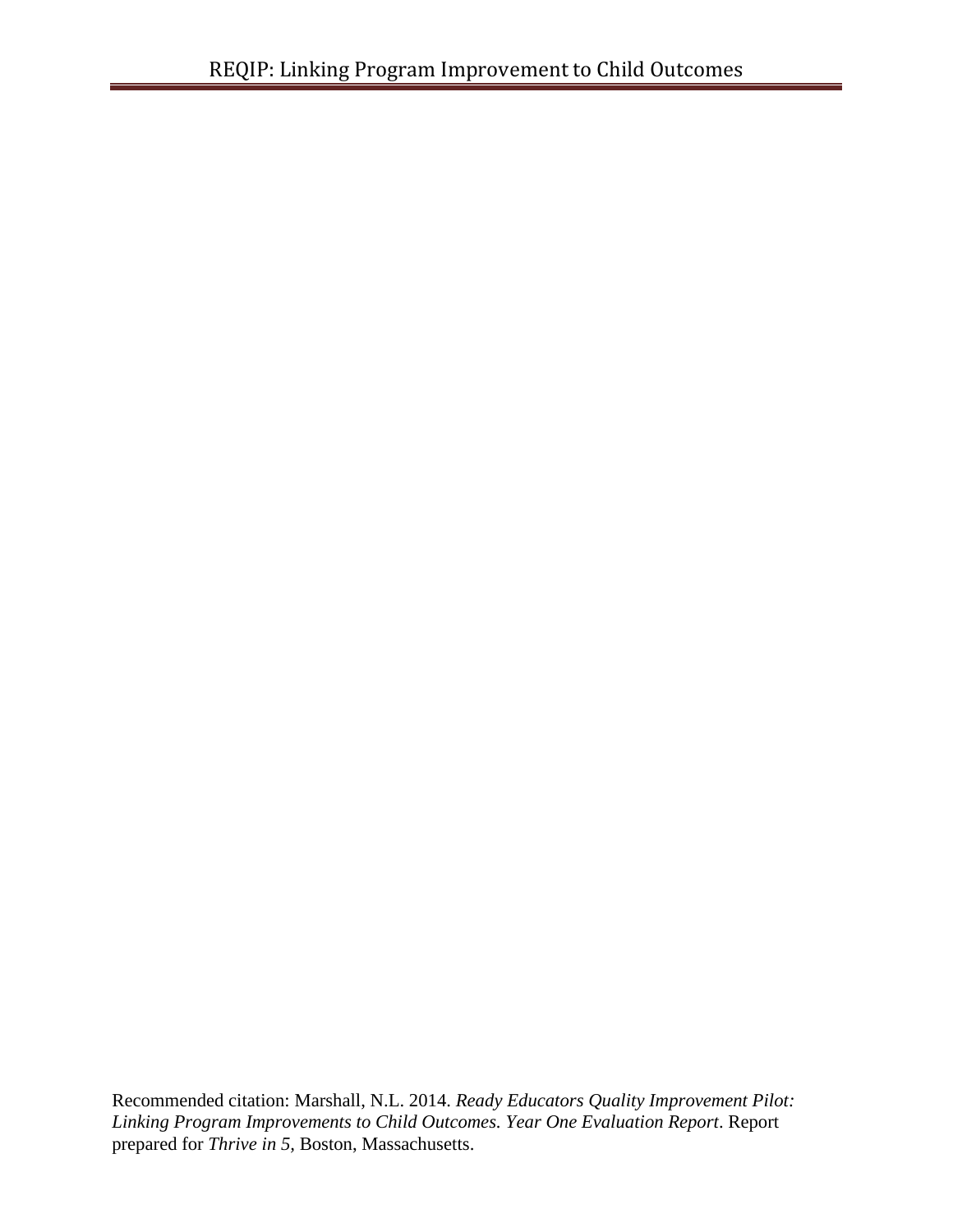### **Part I: Introduction and Lessons Learned**

### *Introduction*

*Thrive in 5* is a citywide effort, launched in 2009 and co-led by the Mayor's Office, City of Boston, and United Way of Massachusetts Bay and Merrimack Valley (United Way), to ensure that all children from birth to age five have the resources needed to succeed in school and in life. Working with parents and their communities in concert with multiple cross-sector partners, *Thrive in 5* is directly aligned with and strives to advance the strategic goal that "all children start school ready to learn."

The **Ready Educators** multi-year strategy seeks to advance early care and education programs in Boston to the highest level of quality. Quality is defined as the ability of the program to identify the needs of children, to provide appropriate resources and supports to meet those needs, and to demonstrate measurable improvement in child outcomes.

This report is an evaluation of the first year of the Ready Educators Quality Improvement Pilot (REQIP), part of *Thrive in 5*'s city-wide **Ready Educators** strategy. The pilot provided technical assistance and support to early education and care programs in centers and family child care homes that serve children from birth to age five. The REQIP theory of change posits that, to meet the goal of improved child outcomes, programs need to build "sustainable independent capacity to operationalize a *continuous quality improvement process* (CQI)." As the Pilot was envisioned, CQI involved the development of a Program Improvement Plan (PIP) through an assessment based on child-level and program data and with support from a Quality Improvement Partner (QIP). The PIP would then serve as the basis for technical assistance to meet the goals of the PIP, followed by a re-assessment using program and childlevel data. This CQI process would be sustained over time, in an ongoing continuous loop. In July 2013, after a competitive RFP process and with funding from the Barr Foundation, *Thrive in 5* selected Wellesley Centers for Women to serve as the QIP.

### *Lessons Learned*

**1. Trajectory of Program Improvement.** From the beginning, the availability of child assessment data – critical for fully implementing the CQI model – has been a challenge. While the majority of Boston programs report conducting child assessments, these assessments are used primarily to screen for children in need of referrals for additional services. Among those programs that collected data that could potentially be used for CQI, we found that directors and educators were unsure how to use that data to inform practice. This led to a revision of the model to recognize the different stages through which programs progress in developing the capacity to effectively use child (and program) assessments to improve practice, and thereby improve child outcomes (see Figure 1). The PIPs have been structured to identify the technical assistance needed to support program advancement through these stages by recognizing a sequence of technical assistance: beginning with training and coaching on child development, developmentally-appropriate practice, and curriculum (stage 1); followed by training and coaching on conducting child assessments (stage 2); training and coaching on how to use assessments to inform practice (stage 3); and ending with training and coaching on CQI (stage 4).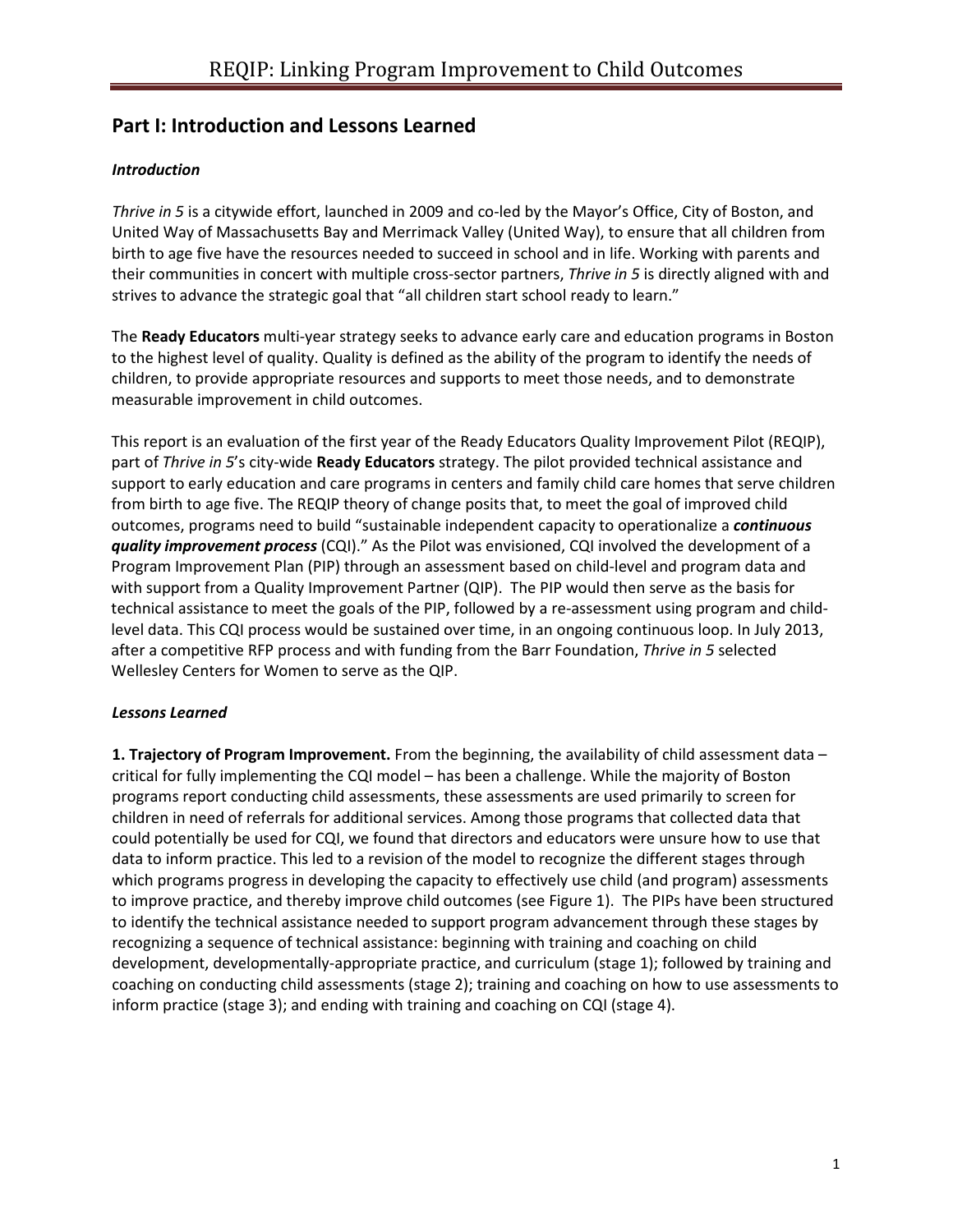|                                                  | Stage 1                                                                                                                | Stage 2                                                                                                                                                             | Stage 3                                                                                                                                                               | Stage 4                                                                                      |
|--------------------------------------------------|------------------------------------------------------------------------------------------------------------------------|---------------------------------------------------------------------------------------------------------------------------------------------------------------------|-----------------------------------------------------------------------------------------------------------------------------------------------------------------------|----------------------------------------------------------------------------------------------|
| Progress<br>towards CQI                          | No child assessments in<br>place, not ready to<br>implement child assessments                                          | Program understands<br>importance of<br>assessments. Ready to<br>begin to implement child<br>assessments                                                            | Conducting child<br>assessments on a<br>regular basis                                                                                                                 | Using child assessments<br>to inform classroom<br>instruction and support<br><b>CQI</b>      |
| TA needed                                        | Training and coaching on<br>child development,<br>developmentally- appropriate assessments<br>practice, and curriculum | Training and coaching on<br>conducting child                                                                                                                        | Training and coaching<br>on how to use<br>assessments to inform<br>practice                                                                                           | Training and coaching<br>on CQI                                                              |
| Number of<br>Programs in<br>Pilot in Year 1      | 2 centers                                                                                                              | 5 FCC providers, 3 centers                                                                                                                                          | 4 centers                                                                                                                                                             | 1 center                                                                                     |
| Proposed<br>assessment of<br>program<br>progress | QIP conducts child & program<br>(ERS) assessments                                                                      | QIP conducts child &<br>program (ERS)<br>assessments;<br>Program conducts child<br>assessments and family<br>program assessments<br>with involvement of<br>TAPs/QIP | Program conducts child<br>assessments and family<br>program assessments;<br>QIP conducts program<br>(ERS) assessments with<br>involvement of program<br>administrator | Program staff conduct<br>child and program<br>assessments, and family<br>program assessments |

#### **Figure 1. Trajectory of Improvement**

**2. A Systemic Approach is Needed.** We selected programs for the Pilot that, based on prior assessment data, had some strengths but were in need of additional supports to reach desired levels of quality. However, we found that several programs lacked adequate materials and resources to support quality instruction, creating environmental challenges that were not factored into the model's original design. This led the QIP to incorporate leveraging of external funds, combined with Technical Assistance Provider (TAP) services, to support environmental changes necessary to foster quality programs. Other programs faced challenges with organizational structure and administrative policies that undermined program capacity for improvement. This led the QIP to incorporate a systemic approach to change, with consulting services to center directors and family child care system administrators to improve their capacity to supervise and support educators in the CQI process. Figure 2 shows the REQIP model.

**3. Alignment of REQIP with State QRIS.** While the REQIP theory of change posits that CQI is the heart of ongoing program quality improvement, we recognized from the start that CQI operates in the context of a quality framework in Massachusetts, exemplified by those factors that are part of the State's Quality Rating Information System (QRIS). Therefore, we developed a template for Program Improvement Plans (PIP) that uses the QRIS framework to collect, organize and communicate a program's level of quality and areas needing improvement. The added benefit of this framework was the extent to which it motivated programs to participate in the Pilot, along with the availability of technical assistance already aligned to the QRIS framework.

**4. REQIP Contributed to Program Improvement.** With all of the challenges faced during the first Pilot year, we found strong evidence of program improvement, as measured by classroom observations using the ERS family of measures (ECERS, ITERS, FCCERS). Six of the eight centers with preschool classrooms showed increases of at least one point, on a 7-point scale, on one or more subscales of the ECERS (preschool classroom observation). All seven centers with an infant or toddler classroom showed increases of at least one point on one or more subscales of the ITERS (infant/toddler classroom observations). The improvements in the individual FCC homes were not as dramatic or across the board,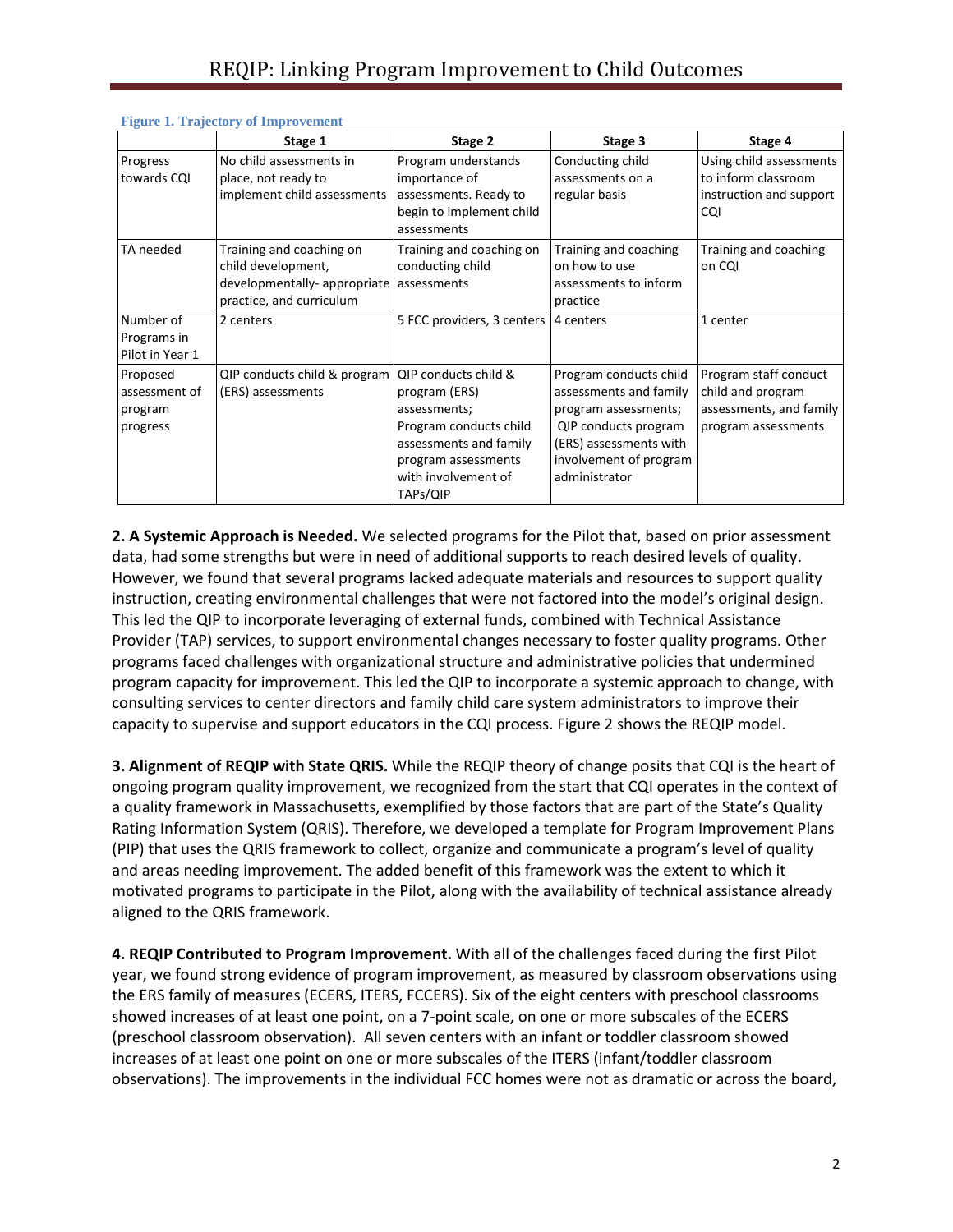but all four providers showed increases of at least 6/10<sup>th</sup> of a point on one or more subscales of the FCCERS assessment.

**5. Programs Must Be Ready to Change.** While we have seen improvement in some areas which provide support for the REQIP model for program quality improvement, one of the most important lessons learned which will impact the scalability of the model, is that some programs are not ready to participate in REQIP. One Stage 1 program closed due to management issues and licensing violations. A second Stage 1 program remains open only because, in recognition of the need for this program in that particular neighborhood, *Thrive in 5*, in conjunction with the REQIP executive coach, worked to make significant changes in the program's management structure. In moving forward, it is clear that the REQIP model should be utilized for those programs that are at Stage 2 or later of the Trajectory of Improvement: Ready for training and coaching on child assessments (Fig. 1). Programs at Stage 1 also need technical assistance to get to Stage 2 but the intensity of that effort requires a higher level of resources than the REQIP model provides.



**Figure 2. Ready Educator Quality Improvement Pilot Model**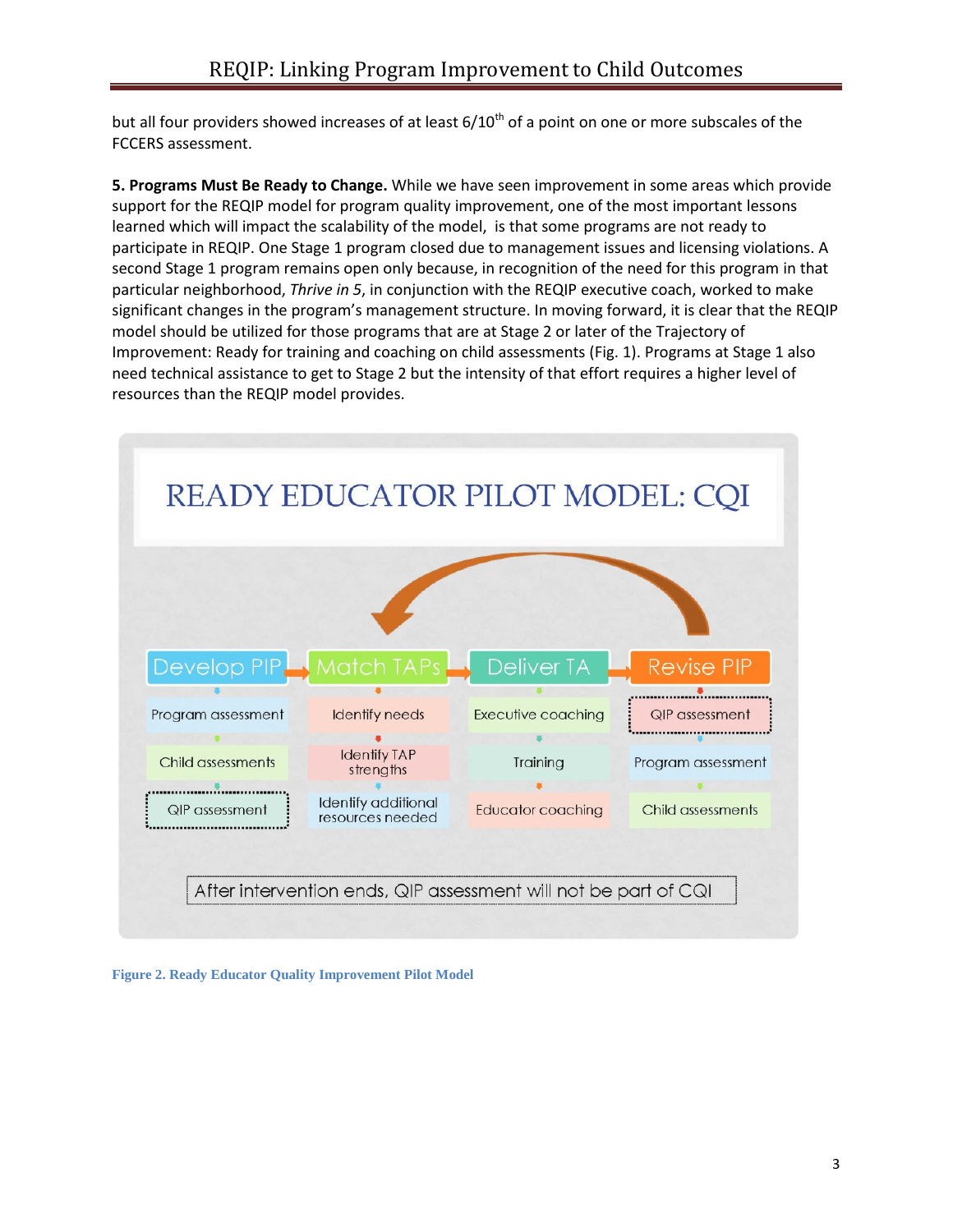# **Part II: Evaluation of the Implementation of REQIP**

### **1. Pilot Selection And Recruitment**

*Procedures*. The goal of program selection was to identify and recruit 10 centers that were serving children at risk for poor school readiness upon entry to kindergarten, drawing on data from the Boston Public Schools assessments of their current students. In addition, we recruited one FCC system that had multiple FCC homes in at-risk neighborhoods. From the pool of possible centers, we selected 10 centers that, based on prior visits by the QIP for other projects, were of moderate quality – that is, with some foundation of quality but still likely to benefit from the REQIP model. We worked with the FCC system to identify 5 FCC providers in the at-risk neighborhoods who would benefit from participating in the Pilot.

*Strengths*. The QIP successfully selected and recruited 10 centers, the FCC system, and 5 FCC providers from the at-risk neighborhoods. All were enthusiastic about participating in REQIP.

*Challenges*. Programs were specifically recruited from areas of Boston with children at risk. Not surprisingly, recruited programs were often high need/low resourced programs. The QIP found that programs were of poorer quality than anticipated, and had high turnover among staff, including at the leadership level. Given the QIP's experience in assessing Boston programs over the past 15 years, these challenges appear to reflect effects of the recent recession on families and communities, which affected the Early Care and Education (ECE) system. One of the central challenges to quality was the lack of a formal curriculum in several of the programs, related to the turnover of trained staff and/or leadership.

In addition, program recruitment was more difficult than anticipated, in part because program leadership was less available during the summer when recruitment began, and because some programs had unclear or new leadership. The QIP intensified their efforts in response to these challenges and was able to recruit programs by the timeline goal.

### **2. Initial PIPs, Resource Plans & TAP matching**

The main goals of REQIP are to (1) provide programs with comprehensive supports to improve both program quality and child outcomes; (2) build the capacity of programs to use program and child data to inform program improvement plans (PIPs) and engage in a continuous quality improvement process; and (3) develop a common set of tools, protocols, and measures to demonstrate impact.

The REQIP model charges the QIP with the responsibility to work with pilot programs to meet these goals, by developing PIPs, and identifying and matching TAPs to program needs.

*Strengths and challenges*. The model, in which the QIP provided coordinated assessment and planning to the pilot programs, worked well. The QIP brought considerable experience and knowledge of ECE programs and of the ECE system. While working with individual programs, the QIP emphasized systemic thinking. For example, the QIP developed a PIP template that is aligned with the QRIS, and used this template to develop PIPs for each program (see Appendix A). As such, the PIPs were aligned with QRIS standards so that individual programs were provided with a roadmap to their own advancement within the Massachusetts QRIS system. Another example of systemic thinking is the selection of the five FCC homes from one FCC system. The PIPs for these five providers were supplemented with a PIP for the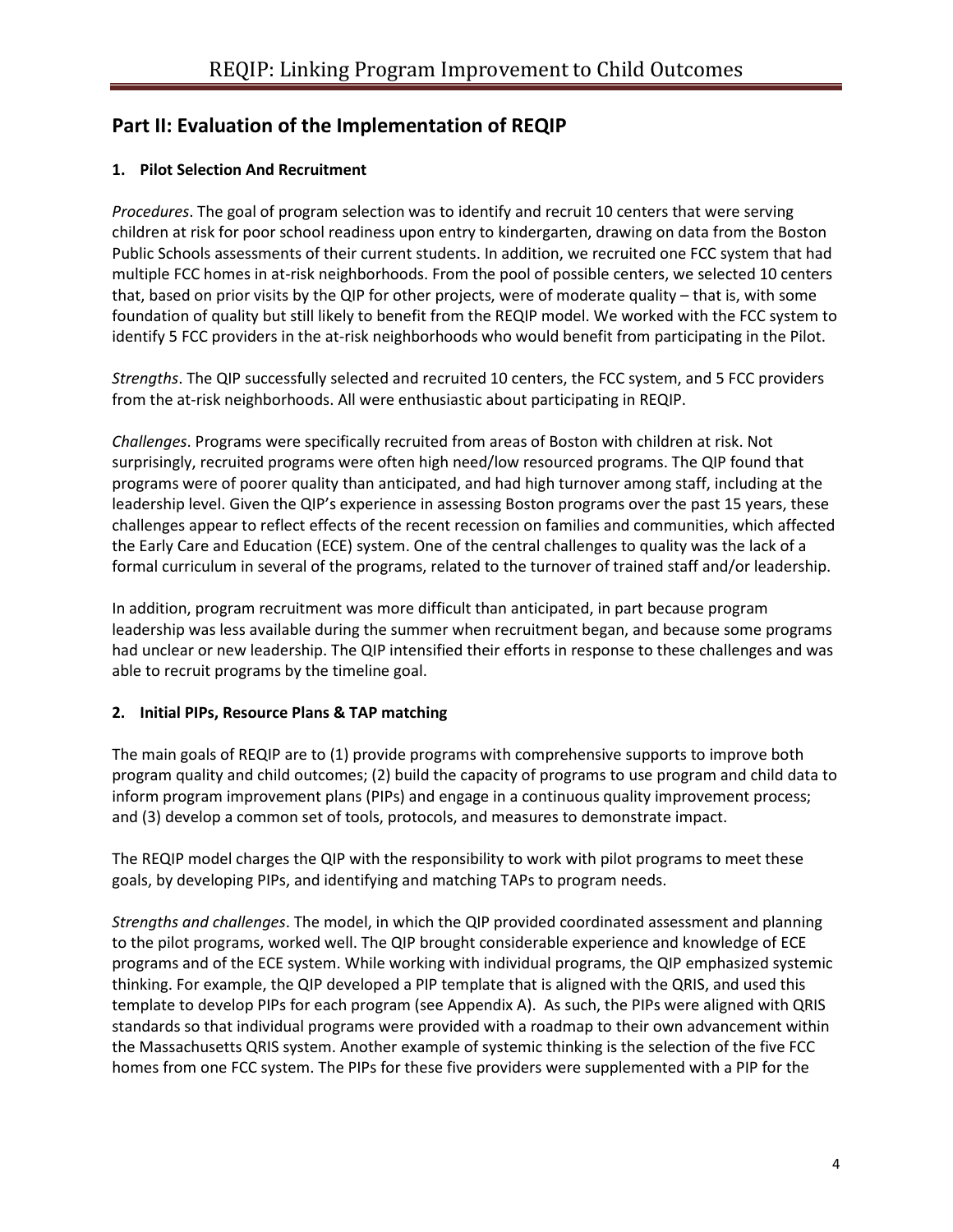entire system, with the recognition that the progress of individual providers is strongly connected to the strength of their FCC *system*.

By aligning the PIPs with the QRIS standards, the QIP has also aligned the PIP with the broader model used by *Thrive in 5*. Among other areas, the QRIS standards emphasize the importance of the professional development of educators and administrators, the importance of family engagement, and the role of child assessments in documenting children's progress and informing educators' work with children.

The QIP was able to develop strong relationships with the programs based on trust. The programs accepted the expertise of the QIP and responded with candor about their performance and needs. The QIP found committed leadership and educators in each of the programs who were interested in working with the QIP to improve the quality of their programs. However, the QIP found that programs had limited data, or limited access to the data that existed. While programs reported self-study with the program-level ERS (ECERS, ITERS, FCCERS), the QIP observed that these ERS did not always match the QIP's assessments. When programs collected child outcome data, these data were often not available to classroom educators to inform practice, e.g., assessments were sent to a central office for processing, or educators did not have the skills to make use of the child-level data. In addition, when programs collected child outcome data, the assessments were often designed as screening tools, not as assessments to inform practice.

*Matching TAPs.* Central to the REQIP model is the identification of technical assistance providers (TAPs) who can provide needed TA. The TAP RFR application and contracting process was prolonged, as this was the first time developing these procedures. The open RFR process did work well in terms of identifying TAPs interested in working on the Pilot and it was decided to include all applicants in the "TAP pool". From this pool, the QIP selected specific TAPs to provide technical assistance to the programs based on their experience and expertise.

The REQIP model emphasizes the matching of TAPs to program needs through the process of an initial assessment and the development of a PIP. The QIP developed a system for evaluating a TAP's capacity against the needed capacity - the TAP Grid. (See Appendix B). As the TAP Grid indicates, technical assistance could include training as well as coaching or mentoring, and executive coaching or consultation. The latter two forms of technical assistance are particularly likely to be effective in supporting sustainable program improvement for community-based programs.

The QIP then developed a system using an Excel file with multiple interlocking spreadsheets, which converts PIPs to TAP matches with attached costs, to allow for budgeting and setting priorities. Each program's PIP was entered into its own spreadsheet. The QIP then reviewed the PIPs and matched TAPs with the capacity to meet the identified need, drawing on The TAP Grid. Costs were calculated based on the number of hours of TA needed and each TAP has contracted rates. A summary spreadsheet allowed the QIP to track whether the planned TA was equitably distributed across programs and was within budget. This system was then used to manually generate work orders for each TAP. The QIP observed that this process generated customized TAPs for each program, with the potential for more effective technical assistance.

The QIP was able to complete assessments, develop PIPs and match TAPs in the original time frame of four months from start of the contract to TAP selection.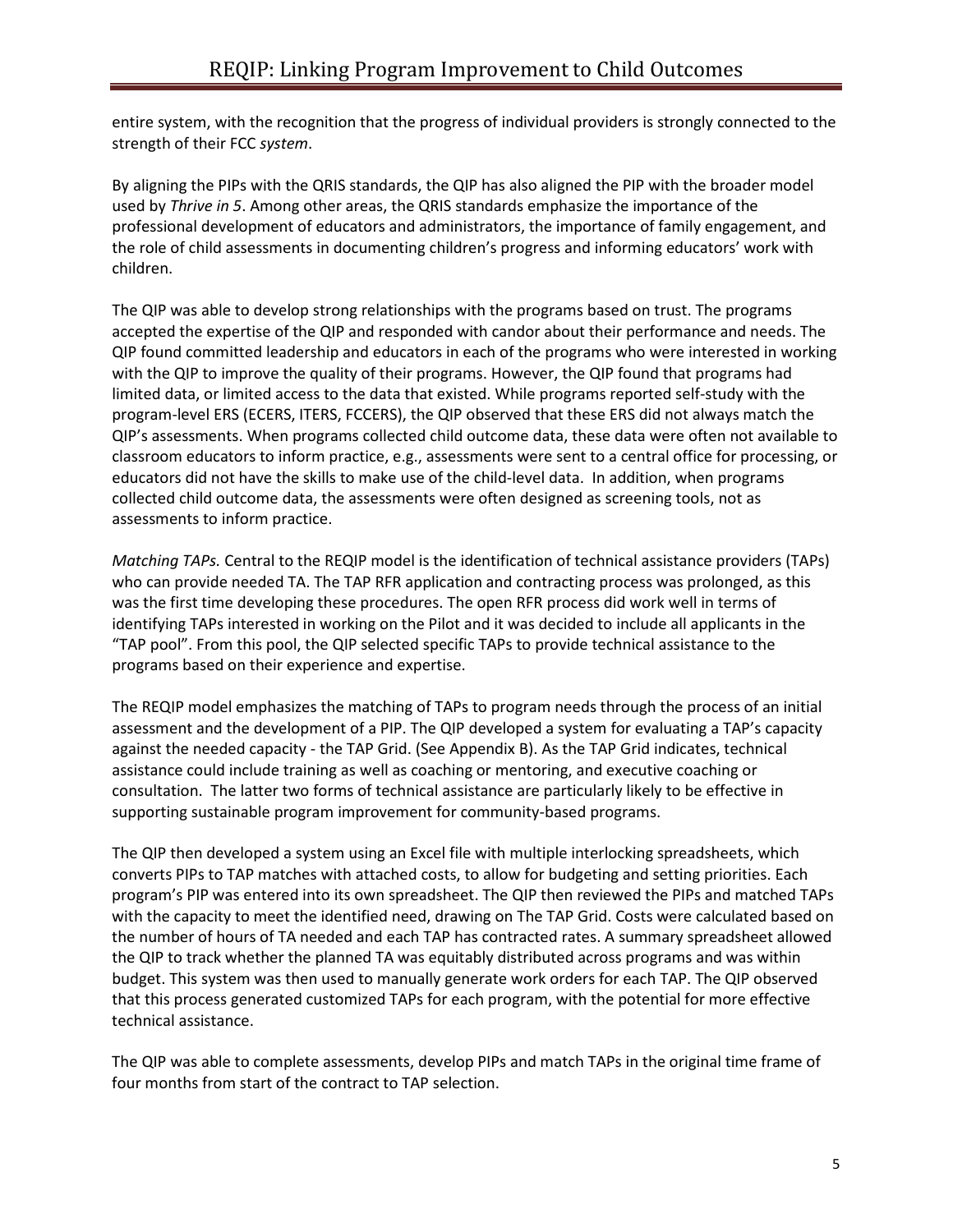### **3. Accountability**

The QIP, in consultation with *Thrive in 5*, developed an accountability framework and logic model for REQIP (see Appendix C). The QIP also developed an accountability framework for the TAPs (see Figure 3). The QIP developed logs for trainers and coaches that are aligned with the accountability framework and that provide documentation of technical assistance activities, as well as narrative evaluations of technical assistance activities prepared by the coach or trainer.

**Figure 3. TAP Accountability Framework**

# **Ready EducatorsTAP AccountabilityFramework**

### • **TAPs will be accountablefor:**

- Working with the program administrators and the QIP to review PIP implementation plans that identify specific types of technical assistance, timing, duration, deliverables, and outcomes, and to discuss any recommended modifications.
- Providing direct support to programs, as detailed in the PIPs, utilizing specific types of technical assistance, e.g. consultation, coaching, mentoring, training, etc.
- Participating with the QIP in regular progress meetings with the selected programs. Based on the progress made, assisting the QIP in making mid-course adjustmentsto the PIP if necessary,in collaborationwith the program administrators.
- Reporting on all activities provided to programs by the TAP for project documentation and payment by Thrive in 5 including, but not limited to, activity logs and progress reports.
- Participating in the overall project evaluation and proof of concept. Preparing project reports to be used in the evaluation of the impact of this continuousquality process on child outcomes.

One of the biggest challenges has been identifying TAPs who actually can do what they say they can do in their applications or on their websites – and who can do it well. The process of identifying the best training and coaching has been time-consuming. For trainings, this has required multiple conversations with trainers and programs to match available training with program needs and to schedule training dates. One area of concern with training has been the limited availability of trainers who can train in Spanish, which is particularly important for the FCC providers. However, the QIP has identified several excellent trainers, located in several different organizational TAPs.

Another challenge is working with the organizations that received EEC funding for EEC- approved training. The delays in EEC's contracting with trainers have meant delays in the availability of certain types of training, most notably, training on **Teaching Strategies** GOLD® assessments. These assessments are used most often in community programs, as well as in Head Starts and by the FCC system participating in REQIP. The Collaborative for Educational Services (CES) was eventually given the EEC contract for GOLD® training but could not offer the training the REQIP programs needed. In August 2014, CES subcontracted with the regional EPS to do the work. The QIP is hopeful that we will finally be able to get the GOLD® training that is needed by REQIP programs. The QIP responded to the lack of GOLD® training in Massachusetts, as well as the lack of training on Teaching Strategies Creative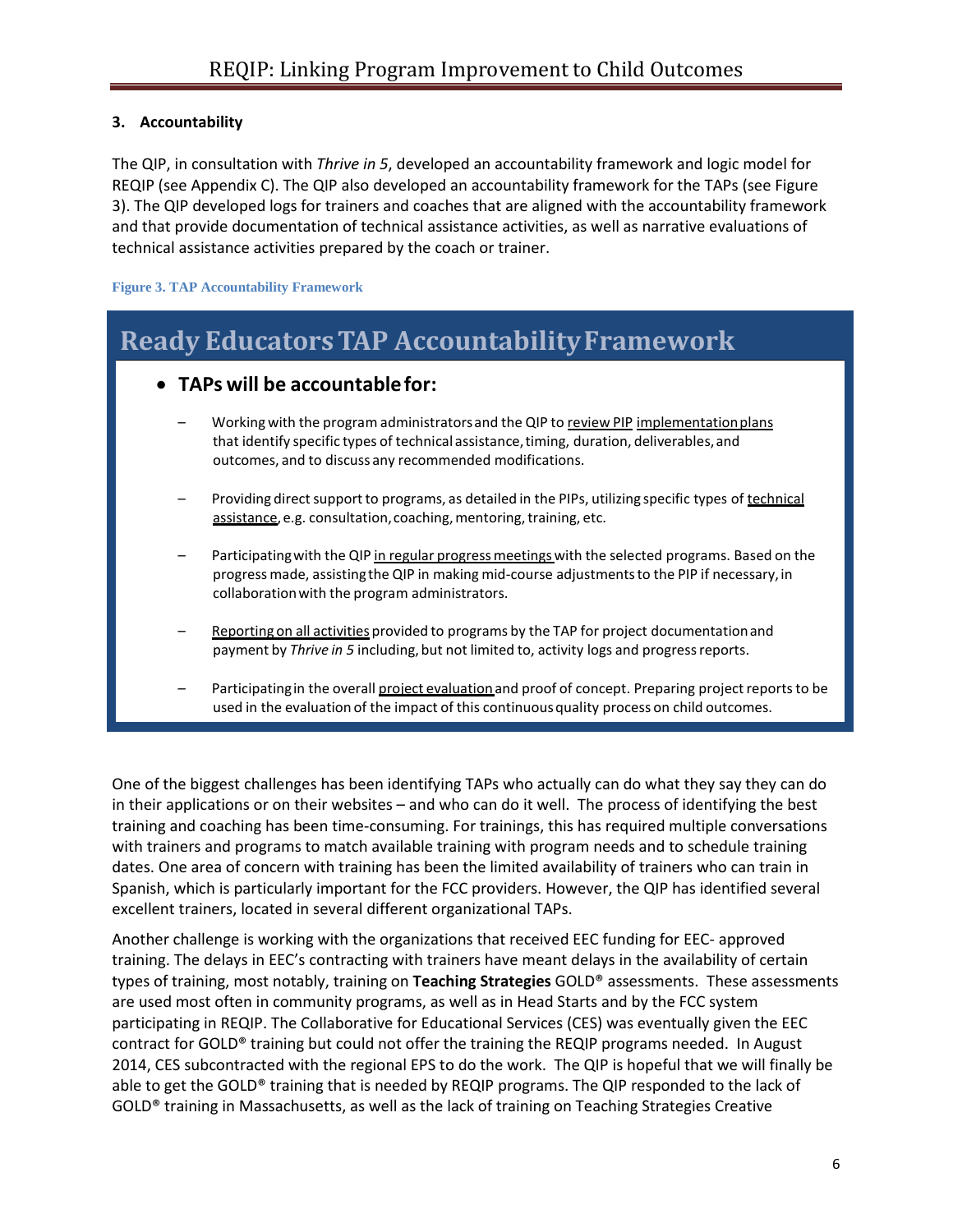Curriculum®, by contracting directly with Teaching Strategies to send their trainers to Massachusetts to conduct trainings. The programs have reported that these trainings are excellent, but they are very expensive, and reduce funds for other needed TA activities, such as coaching.

The QIP has found some excellent coaches, but it has been difficult to find enough coaches given how time-intensive coaching is. One difficulty is that while coaches come recommended or aligned with a well-known TAP, they do not always have the needed skills, such as knowledge of the state QRIS requirements, ERS assessments, or child assessments. The QIP has addressed these challenges by developing systems for working with certain groups of TAPs. They have also solicited feedback from REQIP programs to determine which individuals provide the best TA. The QIP are no longer using certain technical assistance providers because of dissatisfaction with their quality of work or their lack of availability.

Another challenge was some coaches who were not willing to work within the REQIP model – delivering coaching in the areas identified in the PIP – and instead wanted to do their own assessments and make independent judgments about coaching content and priorities. While this is an understandable approach from the perspective of professionals, it is important that coaches view themselves as members of the REQIP team and prioritize the REQIP goals. In addition, TAP compliance with REQIP documentation has been an ongoing issue with some TAPs who did not submit logs in a timely, accurate, and thorough fashion. The QIP spent a significant amount of time monitoring the TAPs to get them to conform to REQIP expectations regarding the technical assistance they were being asked to provide and to the REQIP reporting requirements. Individual coaches and trainers who were not able to provide the requested services, or whom programs reported were not effective, were dropped from the list of coaches or trainers, although their TAP organization has been retained if other qualified coaches or trainers are available.

Finally, the QIP initially assigned multiple TAPs to individual programs. However, in response to TAP concerns about duplication of effort, and concerns about effective communication among TAPs in the same program, the QIP has revised their practices: trainings are staggered throughout the year so that there is no overlap and educators have time to apply new learning. Coaching is done by the same coach across the program, or by a team of coaches from the same TAP, for large programs, and only one set of coaches or a single coach, works with a program at any point in time. For example, a program might receive a training in general curriculum in October followed by coaching on curriculum. Then in January, the program might receive training on literacy followed by literacy coaching. Then in April, the program might receive training in GOLD assessments followed by coaching on using assessments to inform classroom practice.

While REQIP has provided a new level of accountability for TAPs, this has been a time-intensive and costly process. The lessons learned in year one will inform the work in year two, as well as plans to develop sustainability.

### **4. REQIP Management**

REQIP called for a partnership between *Thrive in 5* and the QIP. As Jane Tewksbury noted during the evaluation, *Thrive in 5* had originally proposed "a reciprocal, interactive relationship for managing the project but that WCW would provide the overall operational management of the Ready Educator Quality Improvement Pilot (REQIP)." In contrast, the QIP, based on interviews with *Thrive in 5* during the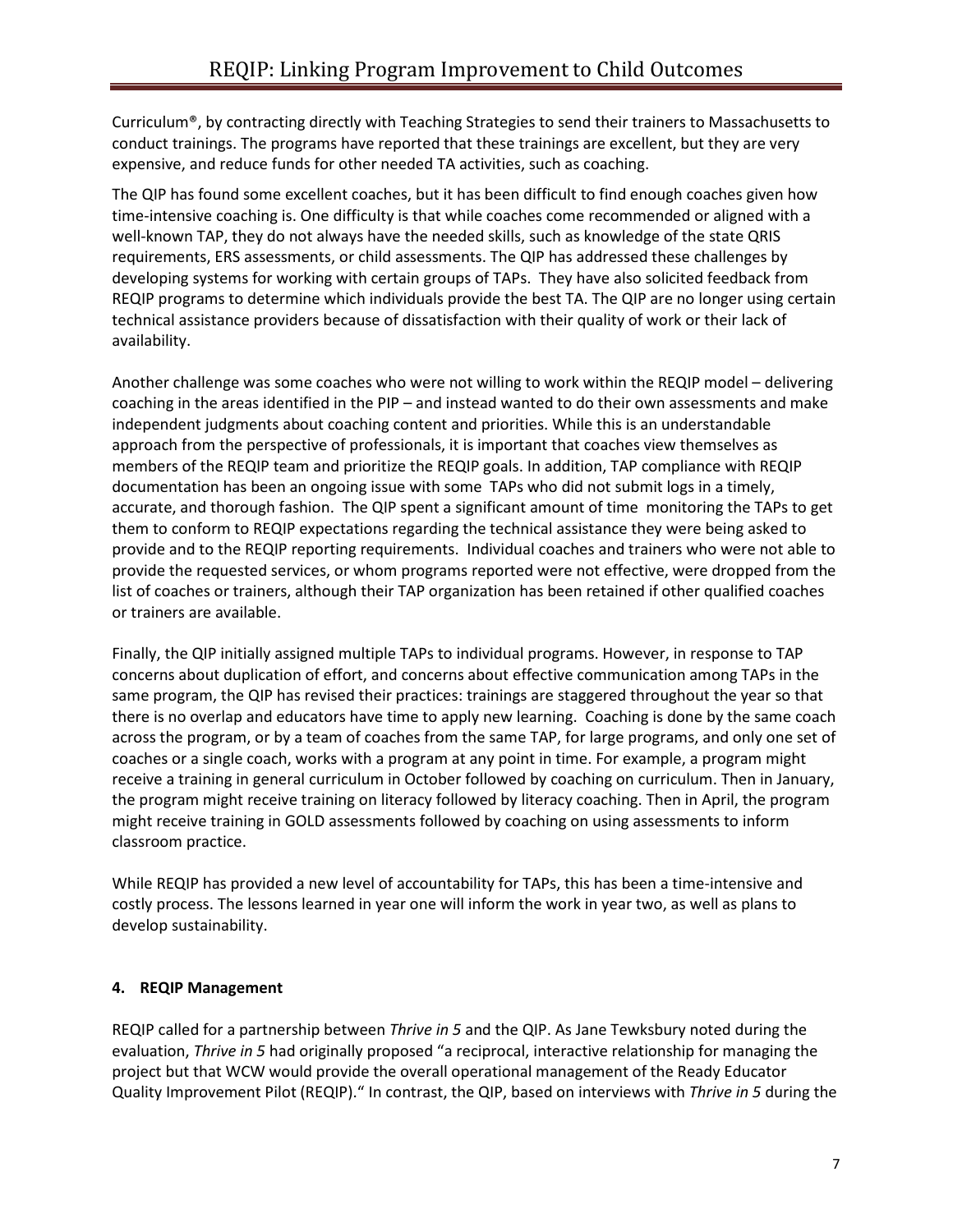selection process, had expected a more hands-off approach from *Thrive in 5*. Over the course of the first quarter, the management relationship evolved into one with close communication between *Thrive in 5* and the QIP, including weekly emails, bi-weekly phone calls, monthly or bi-monthly meetings, and quarterly progress reports. Both *Thrive in 5* and the QIP report that the relationship has been mutually respectful, and that all parties have contributed significantly to the success of REQIP. *Thrive in 5* provided a model and a vision for REQIP and its relation to other *Thrive in 5* activities, as well as effective intervention with community and state players on behalf of specific programs. The QIP provided their expertise and experience in early education and care and in the city of Boston, as well as their expertise in state early education and care policy and QRIS.

One challenge has been different understandings about the incorporation of family engagement practices into the REQIP model. The original model did not include an explicit family engagement component; however, other *Thrive in 5* work has demonstrated the importance of family engagement in decision-making processes. The QIP has incorporated family engagement practices through the use of the QRIS as the foundation for the PIPs, including QRIS requirements<sup>[1](#page-9-0)</sup>, "A daily two way communication system is available between the educators and families," and "Educators and family input are solicited on an annual basis through a survey to evaluate the program," as well as QRIS Level 3 requirements, "Staff include parental input in the progress reports," and "Staff has received formal PD in working with children from diverse families."

An additional challenge lies in the contracting process at United Way. At the beginning of REQIP, United Way changed from a paper-based system to an on-line system. *Thrive in 5*, with no administrative support, experienced significant delays in contracting with the TAPs, and in paying invoices from the TAPs. Some TAPs agreed to begin work without contracts, but then did not get paid for extended periods of time because of the delay in contracts and in paying invoices. Other TAPs, such as the vendor for substitute teachers for educators participating in trainings, refused to provide services without a contract. The QIP has sometimes had complaints from the TAPs about delays, and some TA has been delayed because of the United Way contracting delays. These contracting delays weaken the system of technical assistance upon which the REQIP model relies.

<span id="page-9-0"></span> $1$ http://www.mass.gov/edu/birth-grade-12/early-education-and-care/qris/massachusetts-qris-standards.html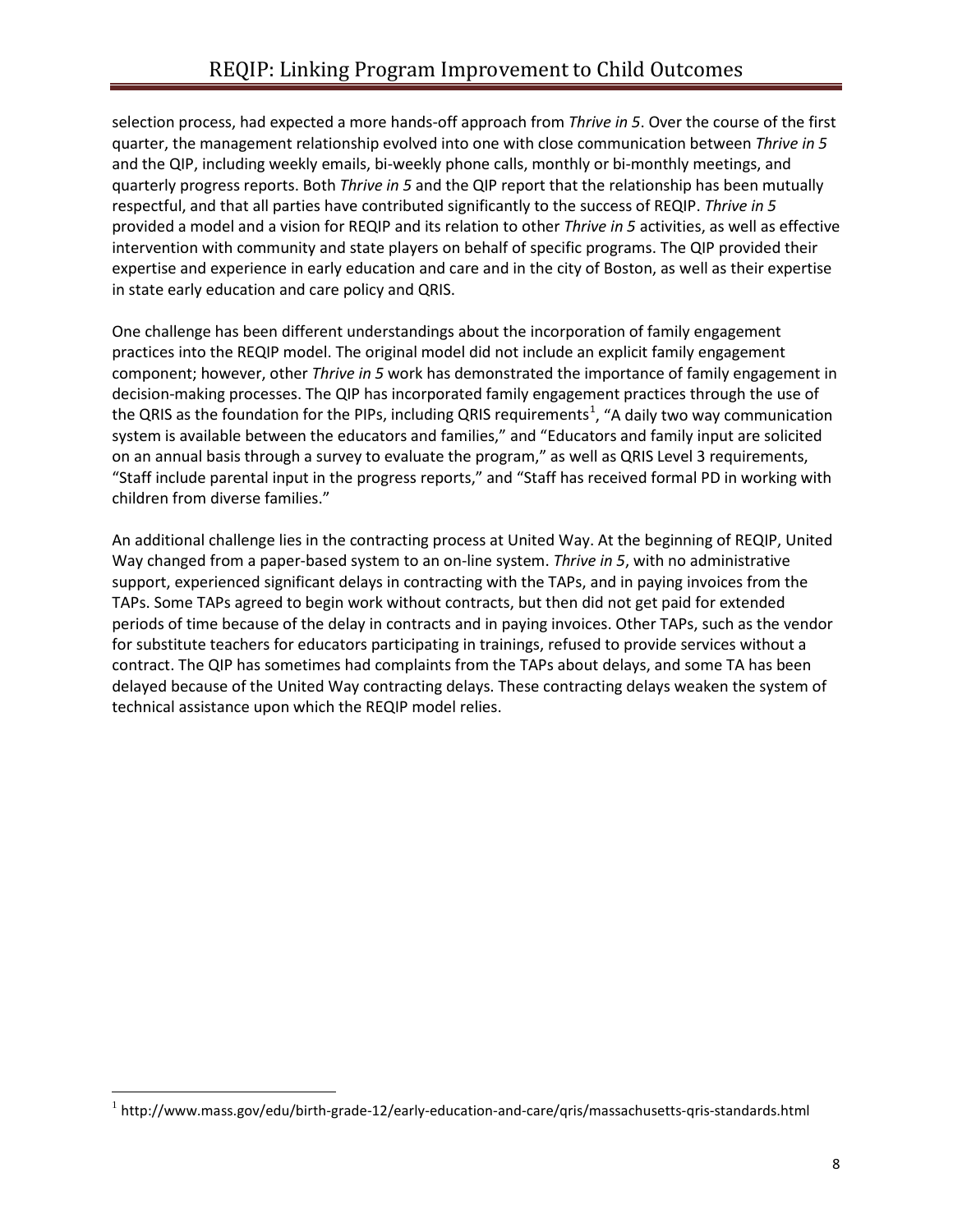## **Part III: Evaluation of the Impact of REQIP**

During Year 1 of the REQIP Pilot, we assessed the impact of REQIP by examining the extent to which the Pilot was able to affect:

- The amount of professional development received by ECE educators,
- The resources and support made available at the program level to increase program stability and quality;
- **IMPROM** 1mprovements in program practices and observed classroom quality.

### **1. Impact on Professional Development for ECE Educators**

REQIP provided two types of professional development for ECE educators: training and classroom coaching. Table 1 provides an overview of the training provided. Highlights include the training of 35 to 37 FCC educators on curriculum and assessments; literacy training for 37 educators; STEM training for 59 educators; and training by Teaching Strategies on Creative Curriculum ®, a necessary precursor to training on GOLD® assessments, to four programs serving preschoolers and two programs serving infants and toddlers.

| <b>Table 1. Training</b>                         |                  |                  |                                |  |  |  |  |  |
|--------------------------------------------------|------------------|------------------|--------------------------------|--|--|--|--|--|
|                                                  | <b>Number of</b> | <b>Number of</b> | <b>Number of Team Leaders,</b> |  |  |  |  |  |
| <b>Training Topic</b>                            | programs         | <b>Educators</b> | Administrators, etc.           |  |  |  |  |  |
| <b>Curriculum Training:</b>                      |                  |                  |                                |  |  |  |  |  |
| Developmentally Appropriate Practice:            | $\overline{2}$   | 16               | $\overline{2}$                 |  |  |  |  |  |
| Infants & Toddlers                               |                  |                  |                                |  |  |  |  |  |
| Developmentally Appropriate Practice:            | $\mathbf{1}$     | 3                | 1                              |  |  |  |  |  |
| Preschoolers                                     |                  |                  |                                |  |  |  |  |  |
| Infant/Toddler Curriculum                        | $\mathbf{1}$     | $\overline{7}$   |                                |  |  |  |  |  |
| <b>FCC Curriculum</b>                            | 35               | 35               | 4                              |  |  |  |  |  |
| <b>Lesson Planning</b>                           | $\mathbf{1}$     | 30               | 3                              |  |  |  |  |  |
| Literacy                                         | 3                | 37               | 5                              |  |  |  |  |  |
| <b>STEM</b>                                      | 3                | 59               | 3                              |  |  |  |  |  |
| <b>Massachusetts Curriculum Guidelines:</b>      | 4                | 89               | 17                             |  |  |  |  |  |
| Centers                                          |                  |                  |                                |  |  |  |  |  |
| <b>Massachusetts Curriculum Guidelines: FCCs</b> | 37               | 37               | $\overline{2}$                 |  |  |  |  |  |
| Creative Curriculum ™ Infants & Toddlers         | $\overline{2}$   | $\ast$           |                                |  |  |  |  |  |
| Creative Curriculum ™ Preschool                  | $\overline{4}$   | $\ast$           |                                |  |  |  |  |  |
| <b>Using Assessments:</b>                        |                  |                  |                                |  |  |  |  |  |
| Introduction to Using Assessments in             | 4                | 92               | 4                              |  |  |  |  |  |
| Centers                                          |                  |                  |                                |  |  |  |  |  |
| Introduction to Using Assessments in FCCs        | 36               | 36               | 4                              |  |  |  |  |  |
| Observing & Recording in the Classroom           | $\mathbf{1}$     | 13               | $\overline{2}$                 |  |  |  |  |  |
| <b>Relationships:</b>                            |                  |                  |                                |  |  |  |  |  |
| <b>Social Emotional Development</b>              | $\mathbf{1}$     | 16               |                                |  |  |  |  |  |
| <b>Classroom Management</b>                      | $\overline{2}$   | 33               |                                |  |  |  |  |  |
| Other:                                           |                  |                  |                                |  |  |  |  |  |
| Working with Diverse Families & Children         | $\overline{2}$   | 47               | 1                              |  |  |  |  |  |
| <b>Health &amp; Nutrition</b>                    | 1                | 12               |                                |  |  |  |  |  |
| <b>NAEYC Code of Ethical Conduct</b>             | $\mathbf{1}$     | 56               |                                |  |  |  |  |  |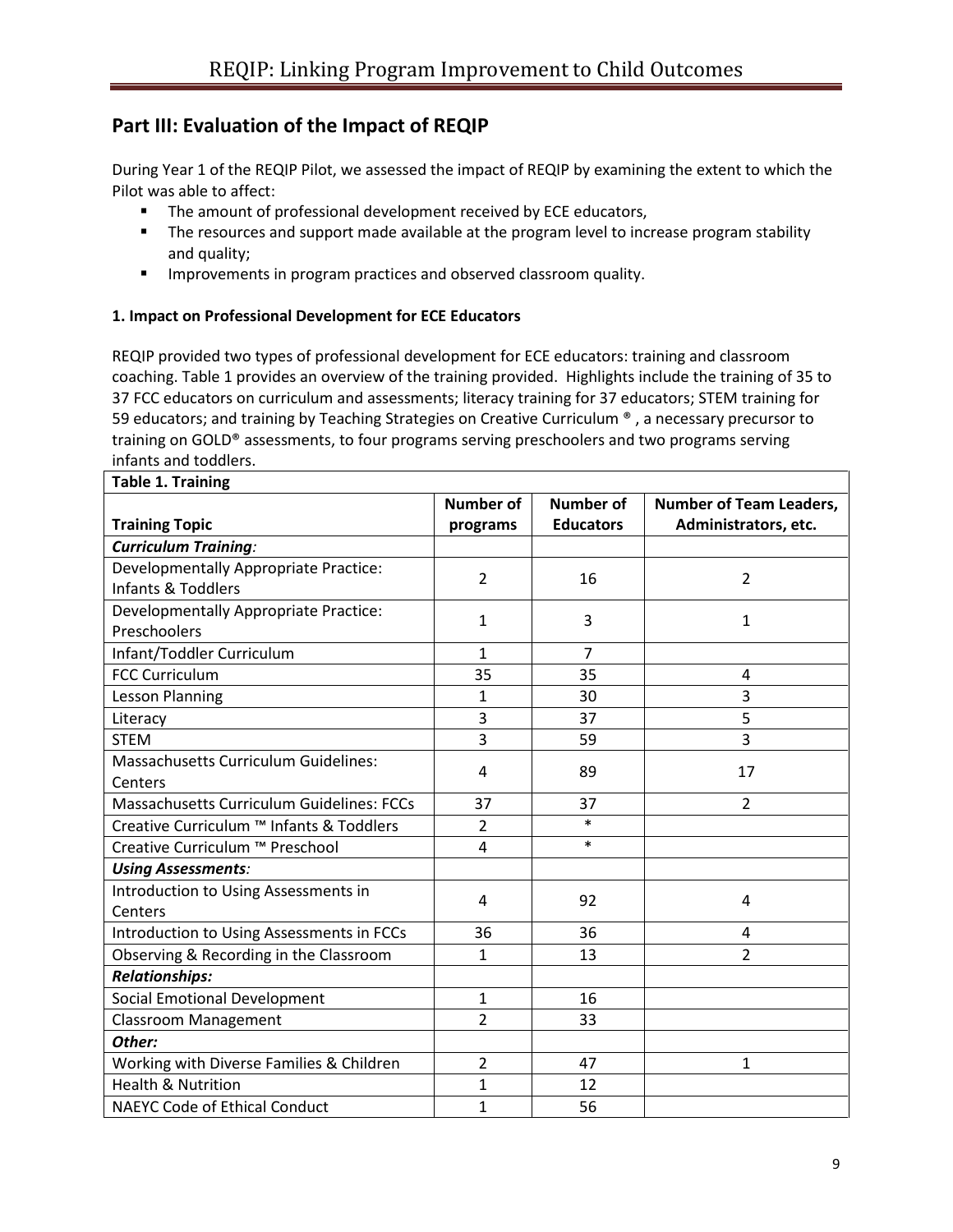Because some educators attended multiple trainings, it is not possible to give a total number of unique educators who received training across all topics, but using the highest number of educators at each program for any training, we would estimate a minimum of 189 unique educators in centers and 37 FCC educators, received training in one or more topics.

*Coaching.* The other form of professional development offered to ECE educators was coaching, which NAEYC defines as<sup>[2](#page-11-0)</sup>: "A relationship-based process led by an expert with specialized and adult-learning knowledge and skills, who often serves in a different professional role than the recipients(s). Coaching is designed to build capacity for specific professional dispositions, skills, and behaviors and is focused on goal setting and achievement for an individual or group." Coaching is, by definition, labor intensive. REQIP offered over 350 hours of coaching to 48 (unique) educators in centers and four FCC educators. Among the total 52 unique educators who received coaching, 47 received coaching on curriculum topics and 19 received coaching on using assessments.

*The Coaching Process.* While there were multiple challenges in identifying and matching TAPs with programs, the QIP and programs report that almost all training was high quality and well-received, and much of the coaching was high quality and effective (see *Part III. Impact*, below). To illustrate the quality and effectiveness of good coaching, the QIP developed a case study of an individual coach to demonstrate both what good coaching involves, and how coaching affects educators. This case study was created by Dr. Jenny Grossman, based on an analysis of 24 TA logs from one coach, each including several dates of observation and feedback from multiple classes within a single center. Analyses focused on the process and outcomes of coaching, beginning with classroom observations prior to coaching, followed by coaching feedback provided to the teachers; teachers' responses to feedback (e.g., their level of openness to and engagement with coaching); and finally the coach's observed changes in teaching process (how they talk about their teaching); and classroom behavior. The coaching case study is included in Appendix D.

"I saw a big difference today in this classroom. She was well prepared to conduct a science conversation with a small group of children. She did a terrific job of facilitating peer interactions, drawing kids in, restating their ideas and helping them to share their ideas with each other, then try them out."

*Impact of training and coaching.* To illustrate the ways in which training and coaching can affect practices, the QIP Director, Wendy Robeson, developed the following case study of one center:

Through intensive classroom coaching, one center's understanding of language and literacy has resulted in improved language in all of the classrooms. This center serves only preschool-aged children and the educational coordinator felt that the teachers were lacking in book reading as well as circle time and conversations in general. After a half day training based on language and literacy, three coaches worked in the individual classrooms with the teachers. Through observation, discussion and tips on what to try in the future, the coaches are noticing improvements. For example, the coach's log reports that one session focused on "having frequent conversations w/back & forth exchanges, open ended questions, contingent responses" and the coach observed that, after that session, "it

<span id="page-11-0"></span> $<sup>2</sup>$  NAEYC. Early Childhood Education Professional Development: Training and Technical Assistance Glossary,</sup> Appendix A, 2011[; http://naeyc.org/files/naeyc/file/ecprofessional/NAEYC\\_NACCRRA\\_TrainingTAGlossary.pdf.](http://naeyc.org/files/naeyc/file/ecprofessional/NAEYC_NACCRRA_TrainingTAGlossary.pdf)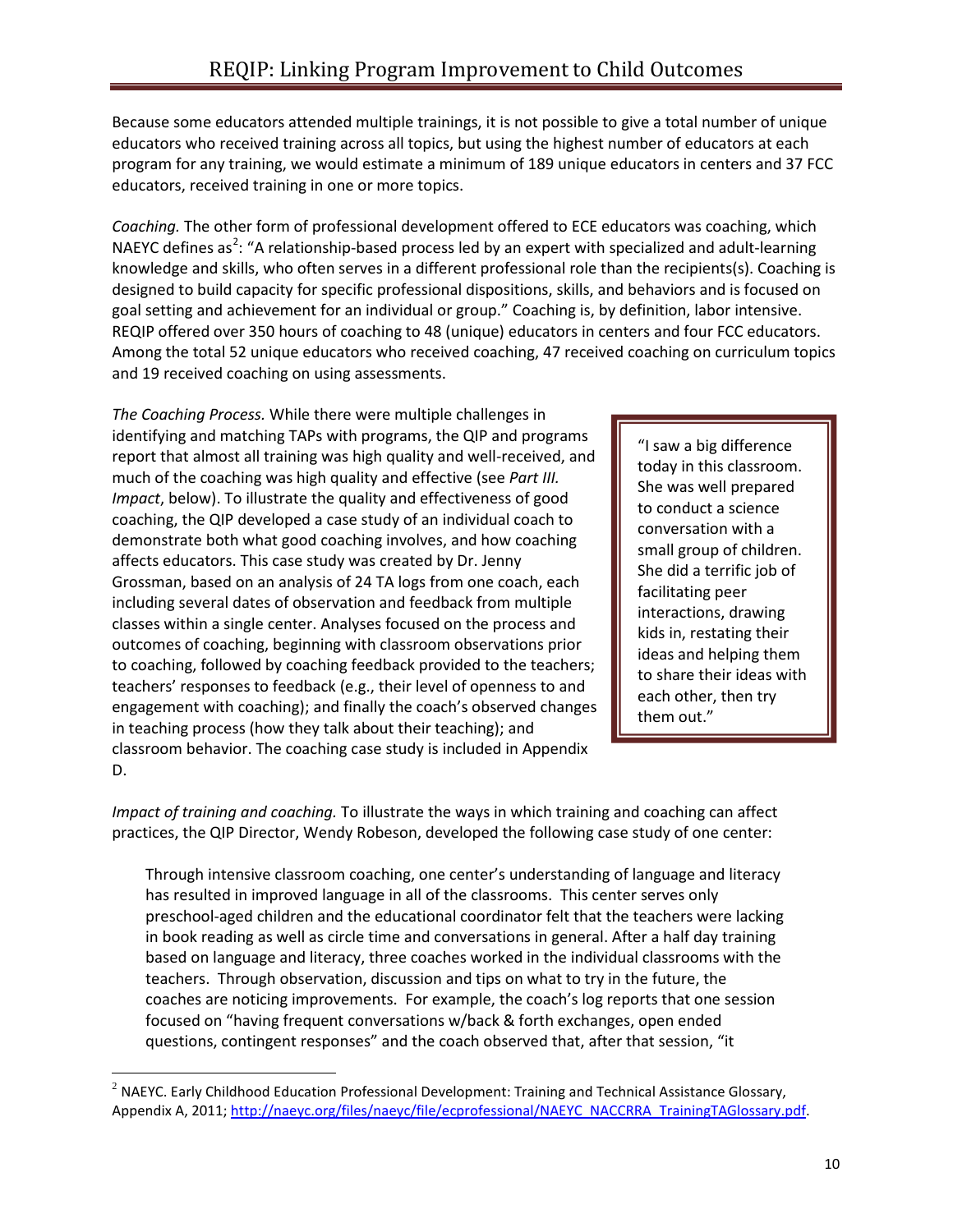seemed like they were having more intentional conversations with their children. I also noticed that teachers persisted in these efforts. For example if one comment or question didn't elicit the expected response, the teacher tried another. It was great to see this as sometimes teachers just stop trying if what they're doing doesn't seem to be working."

Another week, the focus was on "using self-talk and parallel talk to map words to actions." A week later, the coach observed this: "Teacher made good efforts to use self and parallel talk: 'I'm going to color it (she does) write my name on it (she does) and glue it (she demonstrates the gluing), then we'll count to ten (invites kids to join her) and put the bracelet on the book shelf to dry (she does).' She has an interesting way of getting the children to tell her what's the right thing to do by asking them if they're going to do the wrong thing! Ex: 'Do I want you to tear this paper bracelet? Kids: NO! Teacher: Then what?' She's good at engaging children in problem solving by asking questions. Ex: 'We only have a little bit of sand today…why is that? How can I get more sand?'"

### **2. Resources and Support Provided at the Program Level**

REQIP provided several types of resources and support at the program level including executive or administrative coaching, consultation on classroom environments, funds to purchase needed curriculum

materials, and assistance in leveraging other funding sources.

*Executive coaching.* Seven of the programs and the FCC system, received executive coaching. Executive coaching addressed the development of Individual Professional Development Plan (IPDP) forms and other forms required by QRIS; the implementation of the QRIS-required family survey, Strengthening Families; as well as staff supervision, curriculum development, and program management including fiscal management. To illustrate the ways in which executive coaching can affect programs, the QIP Director, Wendy Robeson, developed the following case study of executive coaching for the FCC system:

The executive coach worked with the Family Child Care System administrator to develop a Family Engagement Survey, which was sent to all the families receiving care through the system. This survey is a QRIS requirement, and will provide important data to the FCC system to improve program quality.

Through executive coaching, the Family Child Care System (FCCS) has made improvements that will, in turn, affect the family child care providers in the Pilot as well as all of the providers in the System. First, an Individual Professional Development Plan (IPDP) form was developed, based upon EEC and QRIS requirements, which all the providers in the system will be required to complete. For those providers having trouble developing their IPDPs, telephone and in-home consultation will be given. The Ready Educator coaches helping the Pilot's family child care providers are also providing them help when needed. Next, the executive coach worked with the FCCS to develop a Family Engagement Survey, which was sent to all the families receiving care through the system. This survey is a QRIS requirement, and will provide important data to the FCCS to improve program quality. In addition, the executive coach is working with the FCCS to revise or develop home visitor forms. These include the form that visitors use at every visit, a new form for when providers feel a child needs a referral for services, and a home visitor protocol used to discuss how providers can focus on promoting positive relationships. The coaches to individual providers are also going to focus on how the FCCS can help providers understand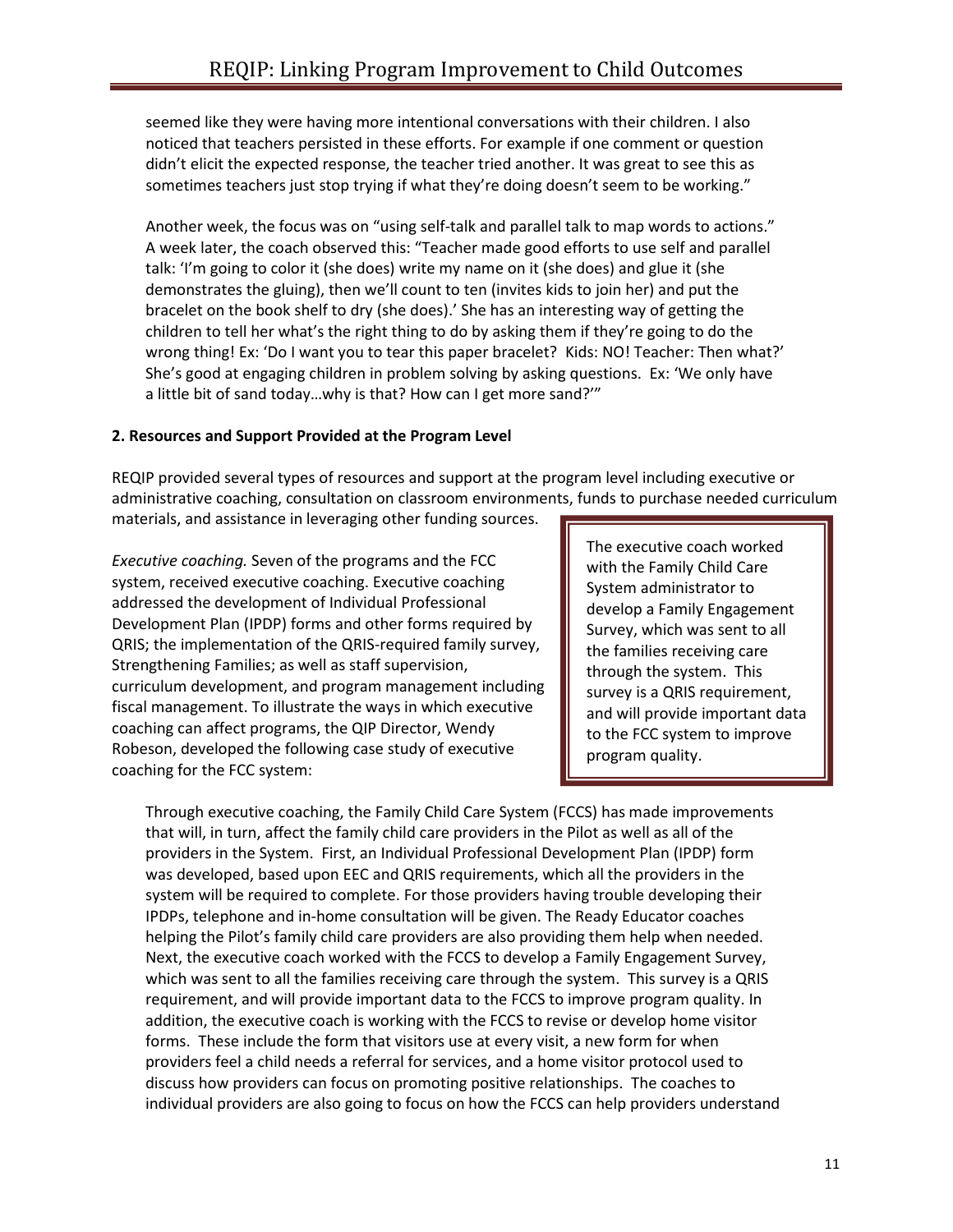the ASQ child screening, which is presently done with the children at intake into the System.

*Classroom environments and curriculum materials.* Educators need classrooms and FCC homes with the materials and furnishings that support age-appropriate curriculum practices, and classrooms and FCC homes need to be arranged in ways that facilitate children's learning. During the first year of REQIP, TAPs provided consultation to seven centers and four FCC homes on materials and furnishings, space arrangement, as well as funds for materials. During year one, REQIP provided \$5,106.76 for classroom materials for six centers and \$9,478.63 to purchase Creative Curriculum materials and kits for three centers and five FCC homes. REQIP also provided environmental consultation to nine centers and four FCC homes. The environmental consultation focused on bringing classrooms up to QRIS standards at Level 2 or higher, and bringing gross motor indoor space in line with QRIS standards.

The photos, below, provide an example of the kinds of changes in the environment that were made. In the Before photo, the quiet reading area is next to the noisy blocks area. In the After photo, the quiet reading area is located away from the noisier areas, making it easier for children to find a quiet space when they want it, and to explore the available books.





*Assistance in leveraging other funding sources.* The final resource provided to programs and the FCC system was support in preparing grant applications for the Mayor's Capital Resources for Early Educators Fund (CREEF), Children's Investment Fund funding, and other external funding sources.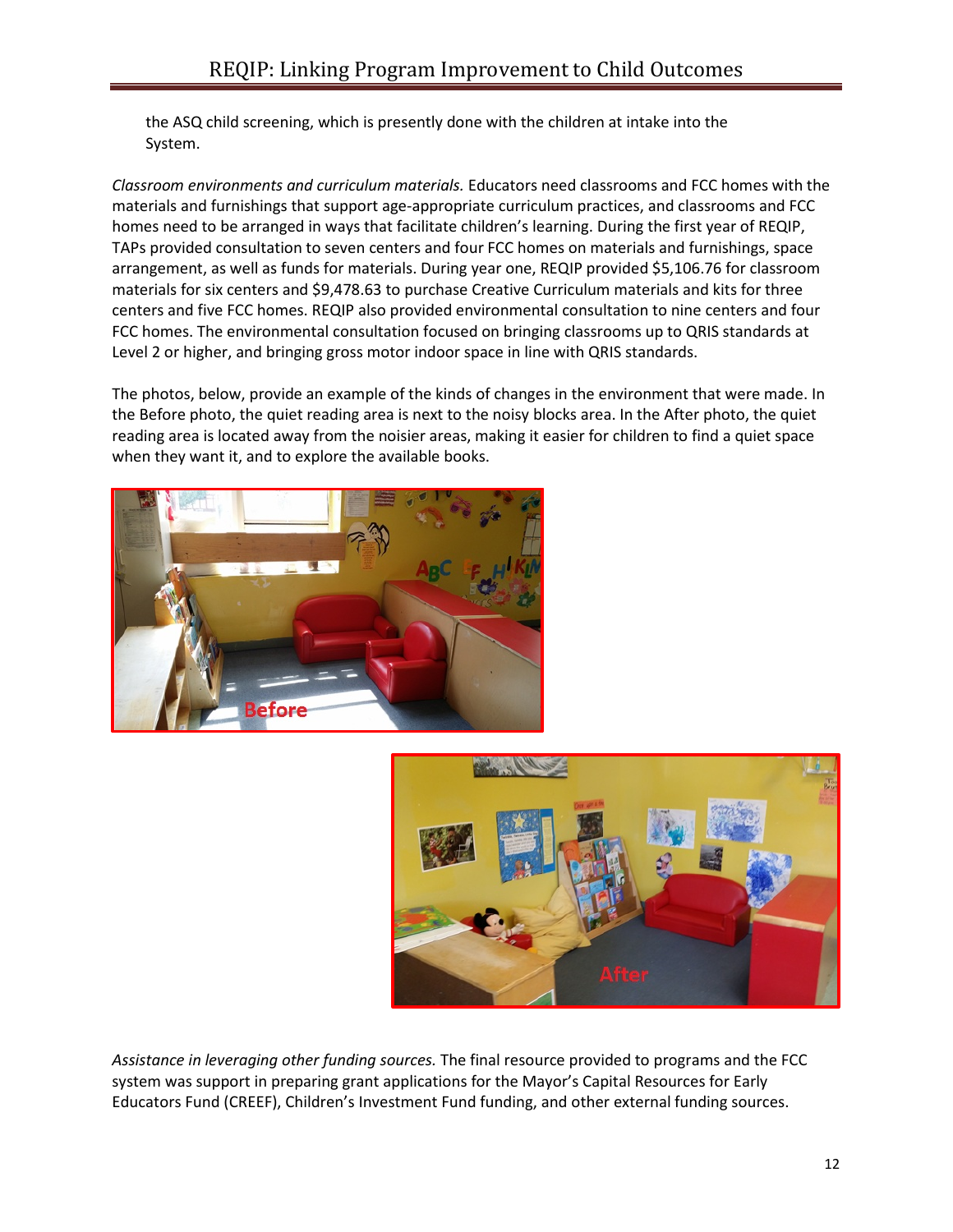Because several of these deadlines were in the early fall of 2013 before TAPs were in the programs, the QIP provided this technical assistance. The QIP wrote Mayor's CREEF applications for five family child care homes and eight centers, and worked with TAPs to support programs in spending the funds once the grants were awarded. In December of 2013, the QIP helped several centers and the FCC system to write applications for the license plate grant; the FCC system was one of the programs awarded these funds. The QIP also helped many of the centers to write successful grants to the EEC/United Way program improvement grants. In addition to supporting specific funding applications, the QIP and executive coaches worked with programs and the FCC system to improve their capacity to respond to future funding initiatives.

### **3. Improvements in Observed Program Quality**

In February/March, 2014, we conducted classroom observations, using the ERS family of measures (ECERS, ITERS, FCCERS) after all programs/providers had received some technical assistance, and again six months later, in August/September 2014.

### **February/March 2014 ERS observations**

**Preschool classrooms.** By mid-year, nine of the 10 observed preschool classrooms (7 of 8 centers) had total ECERS scores of 3.0 or higher, and two preschool classrooms (two centers) had total ECERS scores higher than 4.5. To put these scores in perspective, the QRIS standards (revised by the Department of Early Education and Care on  $6/10/14$  with a required implementation date of  $1/1/15$ ) requires that all classrooms in a center have total ECERS scores that are a minimum of 3.0 for QRIS Level 2, and a minimum of 4.5 for QRIS Level 3.

Coaching, training and consultation efforts during the first part of the Pilot year focused on general curriculum, space use, and language/literacy. The ECERS subscale scores provide evidence of improvement in these areas. All but one preschool classroom had a Space & Furnishings ECERS subscale score of 3.0 or higher, the subscale requirement for QRIS Level 3. Two classrooms had scores of 4.8, surpassing subscale requirement for QRIS Level 4. All but one preschool classroom had Language & Reasoning ECERS subscale scores of 3.0 or higher, the subscale requirement for QRIS Level 2. Five classrooms (4 centers) had Language & Reasoning ECERS subscale scores higher than 4.0, the subscale requirement for QRIS Level 3.

| <b>Preschool Classrooms</b> | <b>ECERS Mid-year</b> |                               |                  |                        |            |              |                      |                    |
|-----------------------------|-----------------------|-------------------------------|------------------|------------------------|------------|--------------|----------------------|--------------------|
| Program                     | Total<br><b>ECERS</b> | Space &<br><b>Furnishings</b> | Personal<br>Care | Language-<br>Reasoning | Activities | Interactions | Program<br>Structure | Parents &<br>Staff |
| Center 1                    | 4.6                   | 3.1                           | 3.6              | 5.3                    | 4.7        | 4.8          | 5.0                  | 7.0                |
| Center 2                    | 3.9                   | 3.0                           | 2.2              | 3.5                    | 4.2        | 2.8          | 4.3                  | 6.3                |
| Center 3                    | 3.9                   | 3.4                           | 2.8              | 4.0                    | 3.9        | 4.2          | 3.0                  | 5.8                |
| Center 4                    | 3.2                   | 3.8                           | 2.5              | 2.8                    | 2.1        | 2.0          | 3.0                  | 6.0                |
| Center 5                    | 2.4                   | 2.5                           | 1.5              | 3.0                    | 2.5        | 2.6          | 2.3                  | 2.3                |
| Center 6, Room A            | 3.6                   | 3.4                           | 2.8              | 3.8                    | 3.4        | 3.2          | 4.0                  | 5.3                |
| Center 6, Room B            | 3.6                   | 3.5                           | 2.7              | 4.5                    | 3.2        | 4.6          | 4.0                  | 5.3                |
| Center 7, Room A            | 5.0                   | 4.8                           | 4.7              | 5.3                    | 3.8        | 6.2          | 4.3                  | 7.0                |
| Center 7, Room B            | 4.2                   | 3.1                           | 3.3              | 4.3                    | 4.2        | 5.0          | 3.8                  | 7.0                |
| Center 8                    | 3.9                   | 4.8                           | 2.2              | 3.3                    | 3.1        | 3.6          | 3.7                  | 6.0                |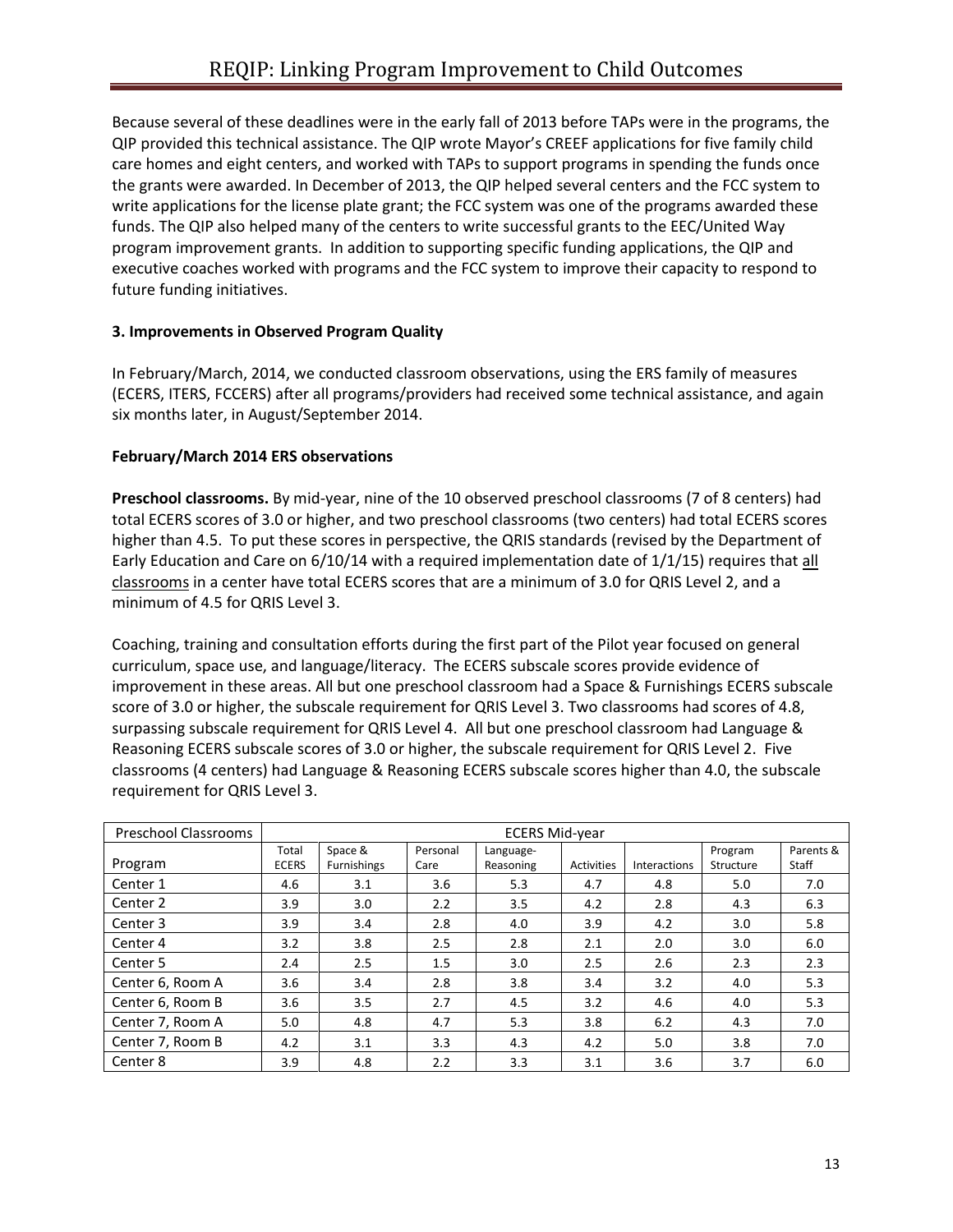**Infant & toddler classrooms.** By mid-year, seven of the eight observed infant or toddler classrooms (6 of 7 centers) had total ITERS scores of 3.0 or higher and four infant or toddler classrooms had total ITERS scores of 4.5 or higher. To put these scores in perspective, the QRIS requires all classrooms in a center to have total ITERS scores that are a minimum of 3.0 for QRIS Level 2, and a minimum of 4.5 for QRIS Level 3.

| Infant Toddler      | <b>ITERS Mid-year</b> |             |          |           |            |                     |           |         |
|---------------------|-----------------------|-------------|----------|-----------|------------|---------------------|-----------|---------|
|                     | Total                 | Space &     | Personal | Listening |            |                     | Program   | Parents |
| Program             | <b>ITERS</b>          | Furnishings | Care     | & Talking | Activities | <b>Interactions</b> | Structure | & Staff |
| Center 1            | 5.4                   | 5.2         | 3.2      | 5.7       | 3.8        | 6.8                 | 7.0       | 6.9     |
| Center 2            | 5.2                   | 3.6         | 3.2      | 5.0       | 5.7        | 6.3                 | 5.8       | 6.4     |
| Center 3            | 4.5                   | 4.0         | 4.3      | 5.0       | 3.4        | 5.5                 | 4.0       | 5.7     |
| Center <sub>4</sub> | 3.5                   | 4.0         | 1.8      | 3.3       | 2.7        | 3.8                 | 2.0       | 6.1     |
| Center 5            | 1.9                   | 1.0         | 1.0      | 2.3       | 1.9        | 3.5                 | 2.3       | 2.5     |
| Center 8            | 4.5                   | 4.0         | 2.2      | 4.7       | 3.8        | 5.0                 | 5.7       | 6.7     |
| Center 9, Room A    | 4.1                   | 3.4         | 1.8      | 5.3       | 2.3        | 6.3                 | 5.7       | 5.9     |
| Center 9, Room B    | 3.6                   | 3.2         | 3.0      | 4.7       | 3.7        | 5.0                 | 3.3       | 5.9     |

Coaching, training and consultation efforts during the first part of the Pilot year focused on general curriculum, space use, and language/literacy, as well as healthy personal care practices. The ITERS subscale scores provide evidence of improvement in these areas. All but one infant or toddler classroom had a Space & Furnishings ITERS subscale score of 3.0 or higher; the subscale requirement for QRIS Level 3. Four classrooms had scores of 4.0 or higher, the subscale requirement for QRIS Level 4. All but one infant or toddler classroom had Listening & Talking ITERS subscale scores of 3.0 or higher, the subscale requirement for QRIS Level 2; six classrooms (5 centers) had Listening & Talking ITERS subscale scores higher than 4.0, the subscale requirement for QRIS Level 3; and four classrooms were at scores of 5.0 or higher, the subscale requirement for QRIS Level 4.

**Family child care providers.** By mid-year, three of the four FCC homes had total FCCERS scores of 3.0 or higher, but some of the individual subscale scores fell below 3.0, the minimum QRIS requirement for Level 2. To put these scores in perspective, the QRIS requires that FCCs have total FCCERS scores that are a minimum of 3.0 for QRIS Level 2, and a minimum of 4.5 for QRIS Level 3.

Coaching, training and consultation efforts during the first part of the Pilot year focused on general curriculum, space use, and language/literacy The FCCERS subscale scores provide evidence of improvement in these areas. Two of the homes had a Space & Furnishings FCCERS subscale score of 3.0 or higher, the subscale requirement for QRIS Level 3. All four homes had Listening & Talking FCCERS subscale scores of 3.0 or higher, the subscale requirement for QRIS Level 2 and two homes had scores of 4.7 surpassing the subscale requirement for QRIS Level 3. All four homes had Parents & Providers FCCERS subscale scores of 5.3 or higher surpassing subscale requirement for QRIS Level 4.

|                | <b>FCCERS Scores: Mid-year</b> |             |          |                |            |                     |           |          |
|----------------|--------------------------------|-------------|----------|----------------|------------|---------------------|-----------|----------|
|                |                                |             |          | Listening      |            |                     |           | Parents  |
|                | Total                          | Space &     | Personal | &              |            |                     | Program   | &        |
| Program        | <b>FCCERS</b>                  | Furnishings | Care     | <b>Talking</b> | Activities | <b>Interactions</b> | Structure | Provider |
| FCC Provider 1 | 4.7                            | 3.5         | 2.8      | 4.7            | 4.9        | 6.2                 | 5.0       | 6.5      |
| FCC Provider 2 | 3.7                            | 2.8         | 2.0      | 3.0            | 3.1        | 5.0                 | 5.7       | 5.8      |
| FCC Provider 3 | 3.3                            | 3.2         | 1.2      | 4.7            | 2.2        | 5.0                 | 3.7       | 6.0      |
| FCC Provider 4 | 2.7                            | 2.7         | 2.0      | 3.0            | 2.1        | 2.8                 | 2.0       | 5.3      |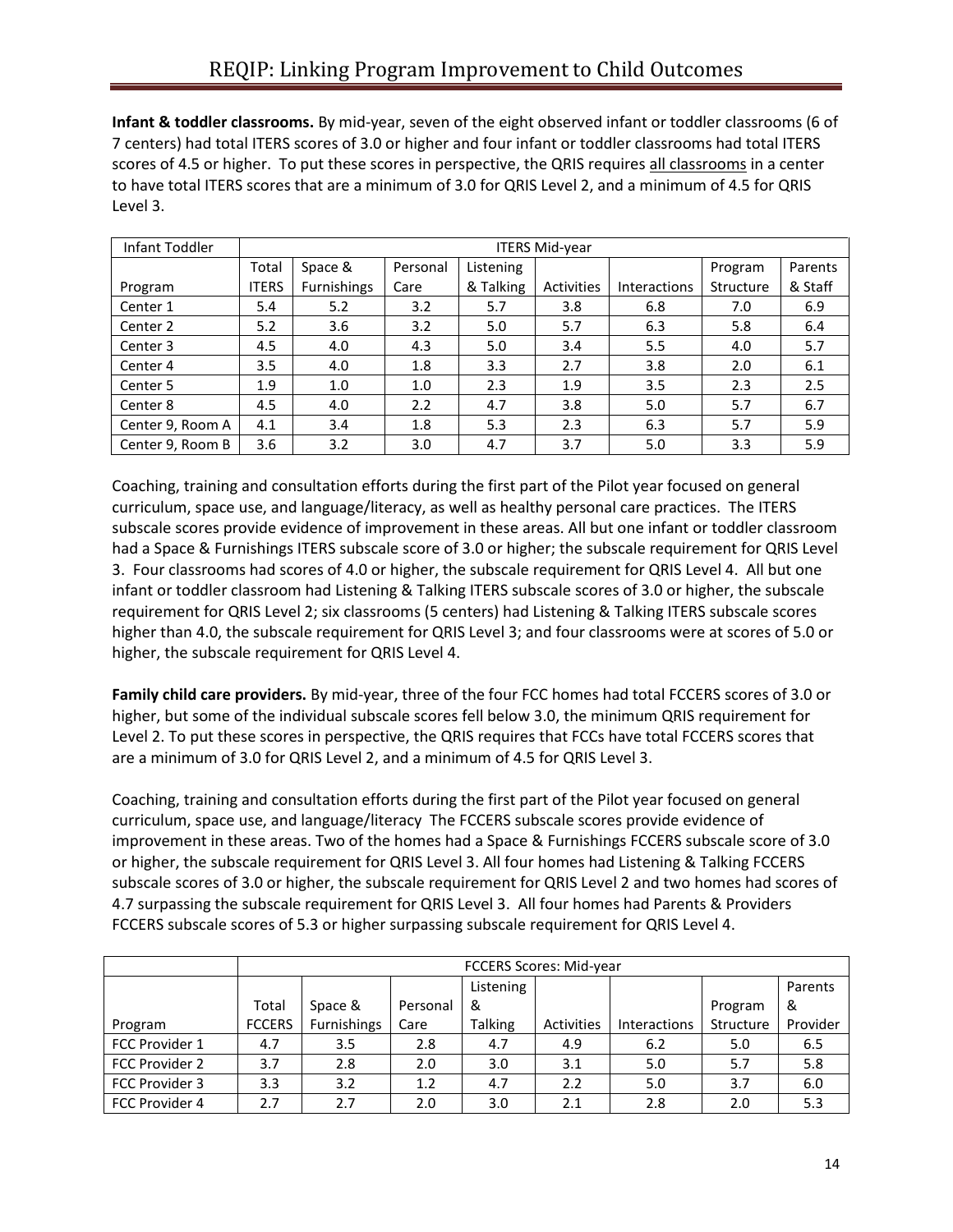### **Improvements in ERS scores over the final six months of the Pilot year**

In August/September, 2014, we conducted ERS observations six months after the mid-year assessments and compared these scores to the mid-year scores for each classroom or FCC home.

**Preschool classrooms.** Figure 4 graphs the change in average scores from the mid-year observations to the end of year observations. *The greatest improvements were in Space & Furnishings, Program Structure, Language & Reasoning, and Interactions.* The total ECERS scores improved, on average, by .50 points on the 7 point scale. Two of the 10 classrooms improved by one point or more and four other classrooms improved by at least 0.50. The subscale scores provide more information. Preschool classrooms improved, on average, by one point on Space & Furnishings and four out of 10 classrooms improved a point or more. Three classrooms improved 1.5 points on Language & Reasoning and four classrooms improved at least one point on Interactions. In addition, six classrooms improved at least one point on Program Structure, an indicator of the classroom's curriculum.

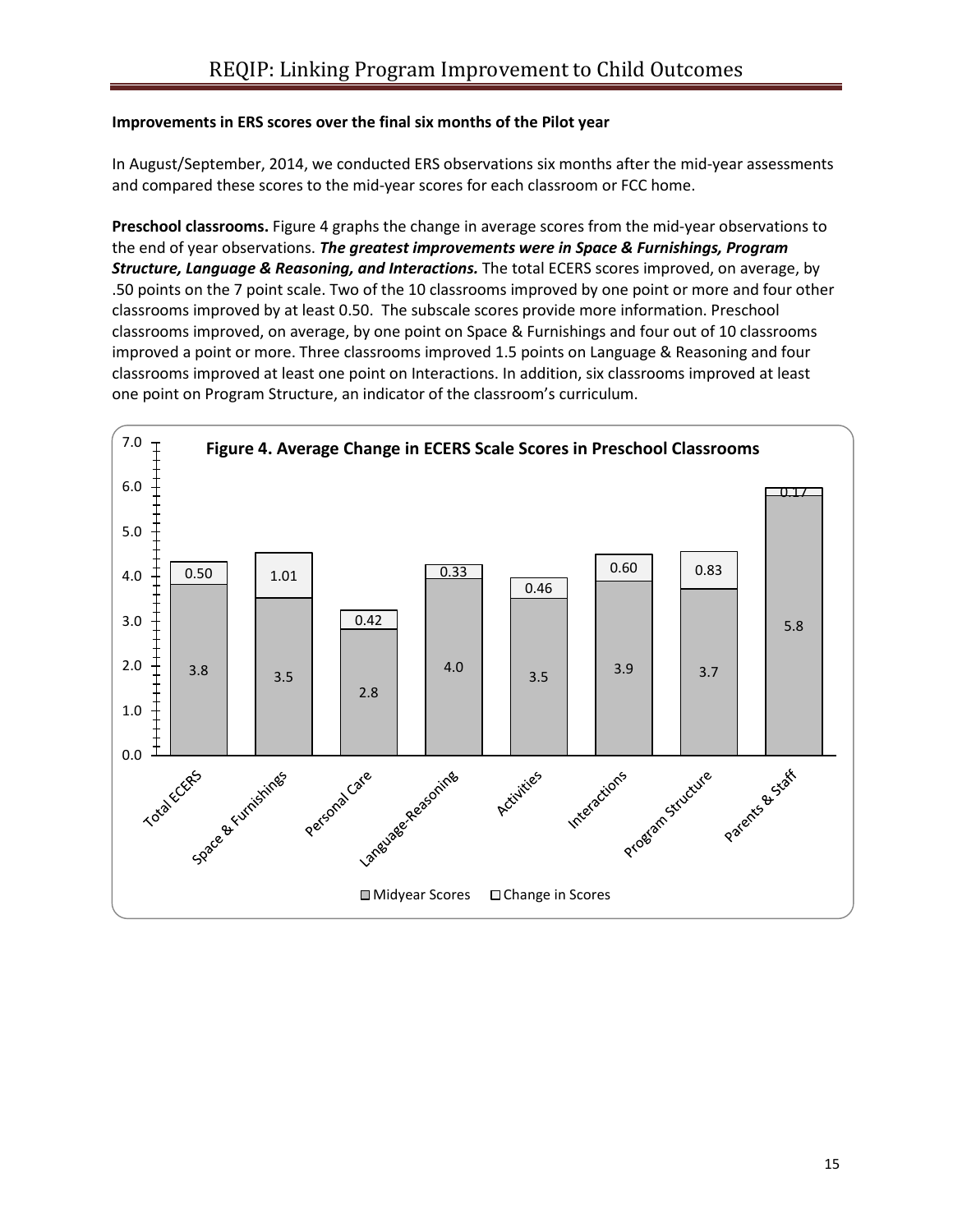**Infant and toddler classrooms.** Figure 5 graphs the change in average scores from the mid-year observations to the end of year observations. *The greatest improvements were in Space & Furnishings, Program Structure, Listening & Talking (pre-language), and Personal Care.* The average change in the total ITERS score was 0.65, with one classroom improving 1.95 points. The subscale scores provide more information. Infant and toddler classrooms improved, on average, by 1.55 points on Space & Furnishings and six out of eight classrooms improved a point or more. Two classrooms improved at least one point on Listening & Talking and three classrooms improved at least one point on Program Structure. In addition, five classrooms improved at least one point on Personal Care (diapering and toileting, meals and snacks, and naps).



**Family child care homes.** Figure 6 graphs the change in average scores from the mid-year observations to the end of year observations, for four FCC providers. *The greatest improvements were in Space & Furnishings and Personal Care.* The average change in the total FCCERS score was 0.21, with one FCC improving 1.06 points. The subscale scores provide more information. FCCs improved, on average, by 1.29 points on Space & Furnishings and 1.13 points on Personal Care (diapering and toileting, meals and snacks, and naps). While Parents & Providers FCCERS subscale scores were already high at mid-year, these scores improved even more for two of the homes. The large drop in Program Structure is primarily attributable to one provider, whose subscale score dropped by 4.7 points, although she showed a 2 point increase in her use of Space and Furnishings.